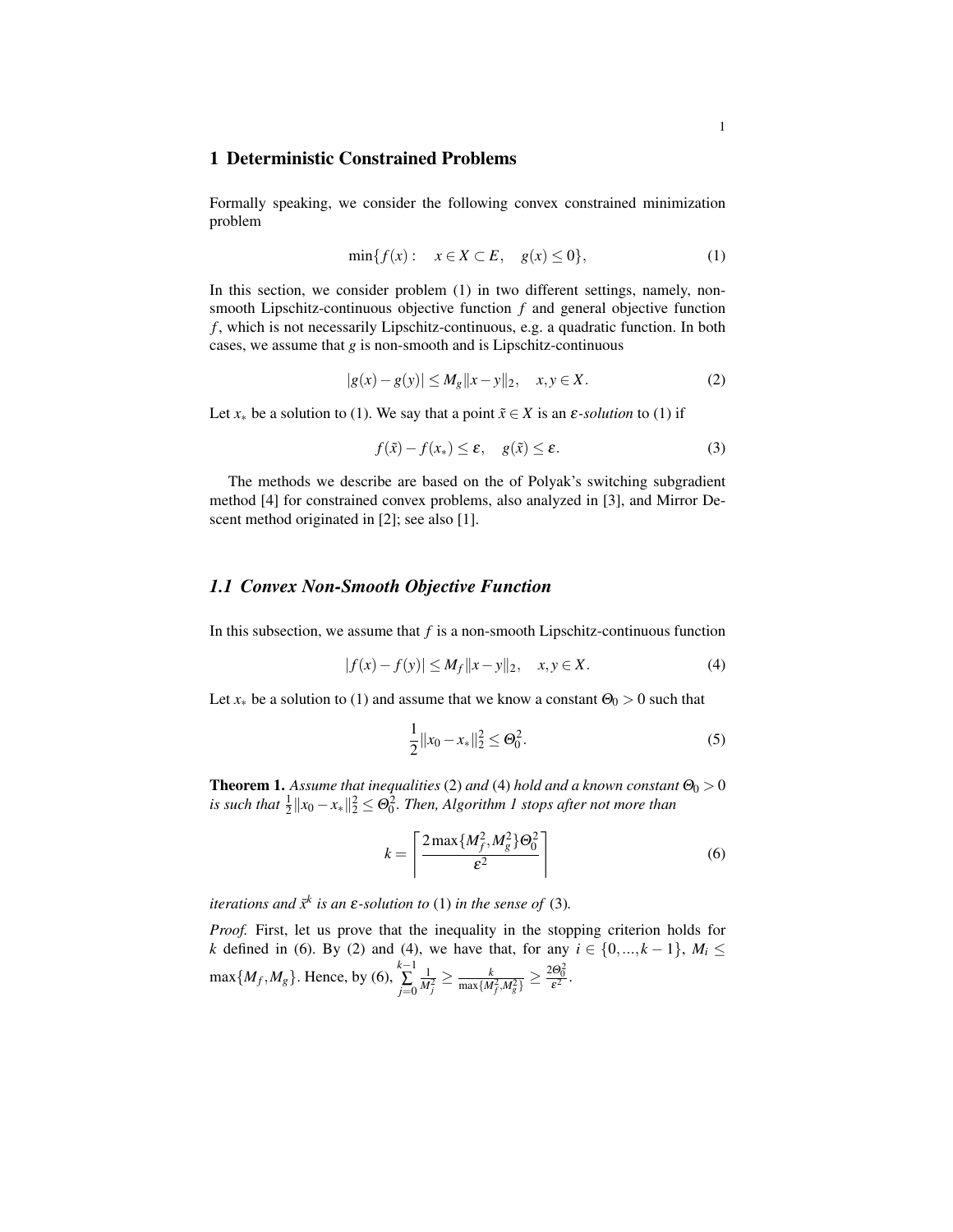Algorithm 1 Adaptive Subgradient Descent (Non-Smooth Objective)

**Input:** accuracy  $\varepsilon > 0$ ;  $\Theta_0$  s.t.  $\frac{1}{2} ||x_0 - x_*||_2^2 \le \Theta_0^2$ . 1:  $x^0 = x_0$ . 2: Initialize the set *I* as empty set. 3: Set  $k = 0$ . 4: repeat 5: if  $g(x^k) \leq \varepsilon$  then 6:  $M_k = \|\nabla f(x^k)\|_2,$ 7:  $h_k = \frac{\varepsilon}{M_k^2}$ 8: *x*  $x^{k+1} = \pi_X(x^k - h_k \nabla f(x^k))$  ("productive step") 9: Add  $k$  to  $I$ .<br>10: **else** else 11:  $M_k = ||\nabla g(x^k)||_2$ 12:  $h_k = \frac{\varepsilon}{M_k^2}$ 13: *x*  $x^{k+1} = \pi_X(x^k - h_k \nabla g(x^k))$  ("non-productive step") end if 15: Set  $k = k + 1$ . 16: **until**  $\sum_{j=0}^{k-1}$  $\frac{1}{M_j^2} \geq \frac{2\Theta_0^2}{\varepsilon^2}$ **Output:**  $\bar{x}^k := \frac{\sum_{i \in I} h_i x^i}{\sum_{i \in I} h_i}$ ∑ *i*∈*I hi*

Denote  $[k] = \{i \in \{0, ..., k-1\}\}, J = [k] \setminus I$ . From main Lemma for subgradient descent, we have, for all  $i \in I$  and all  $u \in X$ ,

$$
h_i \cdot (f(x^i) - f(u)) \le \frac{h_i^2}{2} \|\nabla f(x^i)\|_2^2 + \frac{1}{2} \|x^i - u\|_2^2 - \frac{1}{2} \|x^{i+1} - u\|_2^2
$$

and, for all  $i \in J$  and all  $u \in X$ ,

$$
h_i \cdot (g(x^i) - g(u)) \leq \frac{h_i^2}{2} \|\nabla g(x^i)\|_2^2 + \frac{1}{2} \|x^i - u\|_2^2 - \frac{1}{2} \|x^{i+1} - u\|_2^2.
$$

Summing up these inequalities for *i* from 0 to  $k - 1$ , using the definition of  $h_i$ ,  $i \in$  $\{0, \ldots, k-1\}$ , and taking  $u = x_*$ , we obtain

$$
\sum_{i \in I} h_i(f(x^i) - f(x_*)) + \sum_{i \in J} h_i(g(x^i) - g(x_*))
$$
\n
$$
\leq \sum_{i \in I} \frac{h_i^2 M_i^2}{2} + \sum_{i \in J} \frac{h_i^2 M_i^2}{2} + \sum_{i \in [k]} \left(\frac{1}{2} ||x^i - x_*||_2^2 - \frac{1}{2} ||x^{i+1} - x_*||_2^2\right)
$$
\n
$$
\leq \frac{\varepsilon}{2} \sum_{i \in [k]} h_i + \Theta_0^2. \tag{7}
$$

Since, for  $i \in J$ ,  $g(x^i) - g(x^*) \ge g(x^i) > \varepsilon$ , by convexity of *f* and the definition of  $\bar{x}^k$ , we have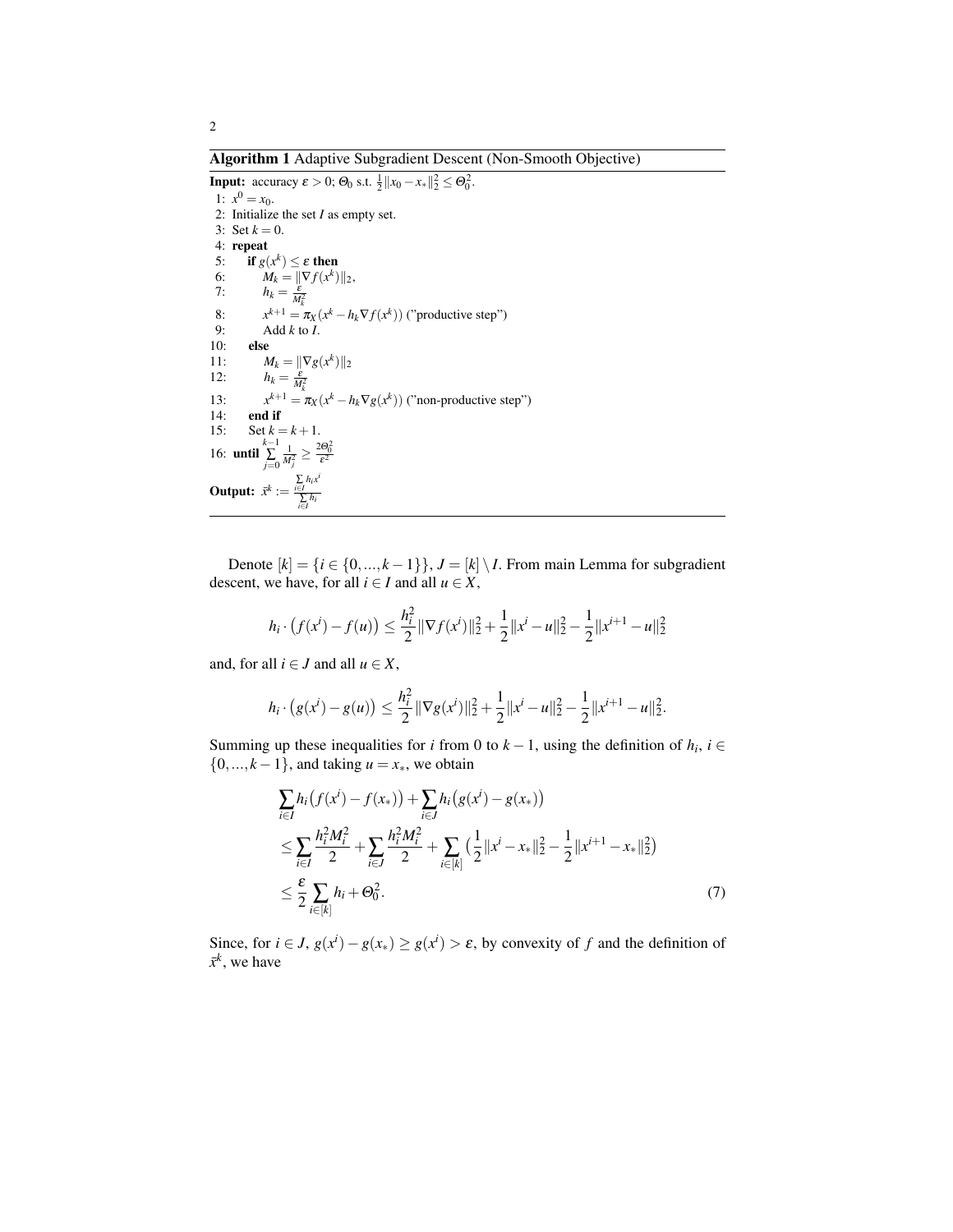$$
\left(\sum_{i\in I} h_i\right) \left(f(\bar{x}^k) - f(x_*)\right) \le \sum_{i\in I} h_i \left(f(x^i) - f(x_*)\right) < \frac{\varepsilon}{2} \sum_{i\in [k]} h_i - \varepsilon \sum_{i\in J} h_i + \Theta_0^2
$$
\n
$$
= \varepsilon \sum_{i\in I} h_i - \frac{\varepsilon^2}{2} \sum_{i\in [k]} \frac{1}{M_i^2} + \Theta_0^2 \le \varepsilon \sum_{i\in I} h_i,\tag{8}
$$

where in the last inequality, the stopping criterion is used. As long as the inequality is strict, the case of the empty *I* is impossible. Thus, the point  $\bar{x}^k$  is correctly defined. Dividing both parts of the inequality by  $\sum_{i \in I} h_i$ , we obtain the left inequality in (3).

For  $i \in I$ , it holds that  $g(x^i) \leq \varepsilon$ . Then, by the definition of  $\bar{x}^k$  and the convexity of *g*,

$$
g(\bar{x}^k) \leq \left(\sum_{i \in I} h_i\right)^{-1} \sum_{i \in I} h_i g(x^i) \leq \varepsilon.
$$

Let us now show that Algorithm 1 allows to reconstruct an approximate solution to the problem, which is dual to (1). We consider a special type of problem (1) with *g* given by

$$
g(x) = \max_{i \in \{1, \dots, m\}} \{g_i(x)\}.
$$
 (9)

Then, the dual problem to (1) is

$$
\varphi(\lambda) = \min_{x \in X} \left\{ f(x) + \sum_{i=1}^{m} \lambda_i g_i(x) \right\} \to \max_{\lambda_i \ge 0, i=1,\dots,m} \varphi(\lambda), \tag{10}
$$

where  $\lambda_i \geq 0, i = 1, \ldots, m$  are Lagrange multipliers.

We slightly modify the assumption (5) and assume that the set *X* is bounded and that we know a constant  $\Theta_0 > 0$  such that

$$
\max_{x \in X} \frac{1}{2} ||x_0 - x||_2^2 \leq \Theta_0^2.
$$

As before, denote  $[k] = \{j \in \{0, ..., k-1\}\}\$ ,  $J = [k] \setminus I$ . Let  $j \in J$ . Then a subgradient of  $g(x)$  is used to make the *j*-th step of Algorithm 1. To find this subgradient, it is natural to find an active constraint  $i \in 1, ..., m$  such that  $g(x^j) = g_i(x^j)$  and use  $\nabla g(x^j) = \nabla g_i(x^j)$  to make a step. Denote  $i(j) \in 1, ..., m$  the number of active constraint, whose subgradient is used to make a non-productive step at iteration  $j \in J$ . In other words,  $g(x^j) = g_{i(j)}(x^j)$  and  $\nabla g(x^j) = \nabla g_{i(j)}(x^j)$ . We define an approximate dual solution on a step  $k \geq 0$  as

$$
\bar{\lambda}_i^k = \frac{1}{\sum_{j \in I} h_j} \sum_{j \in J, i(j) = i} h_j, \quad i \in \{1, ..., m\}.
$$
 (11)

and modify Algorithm 1 to return a pair  $(\bar{x}^k, \bar{\lambda}^k)$ .

 $\Box$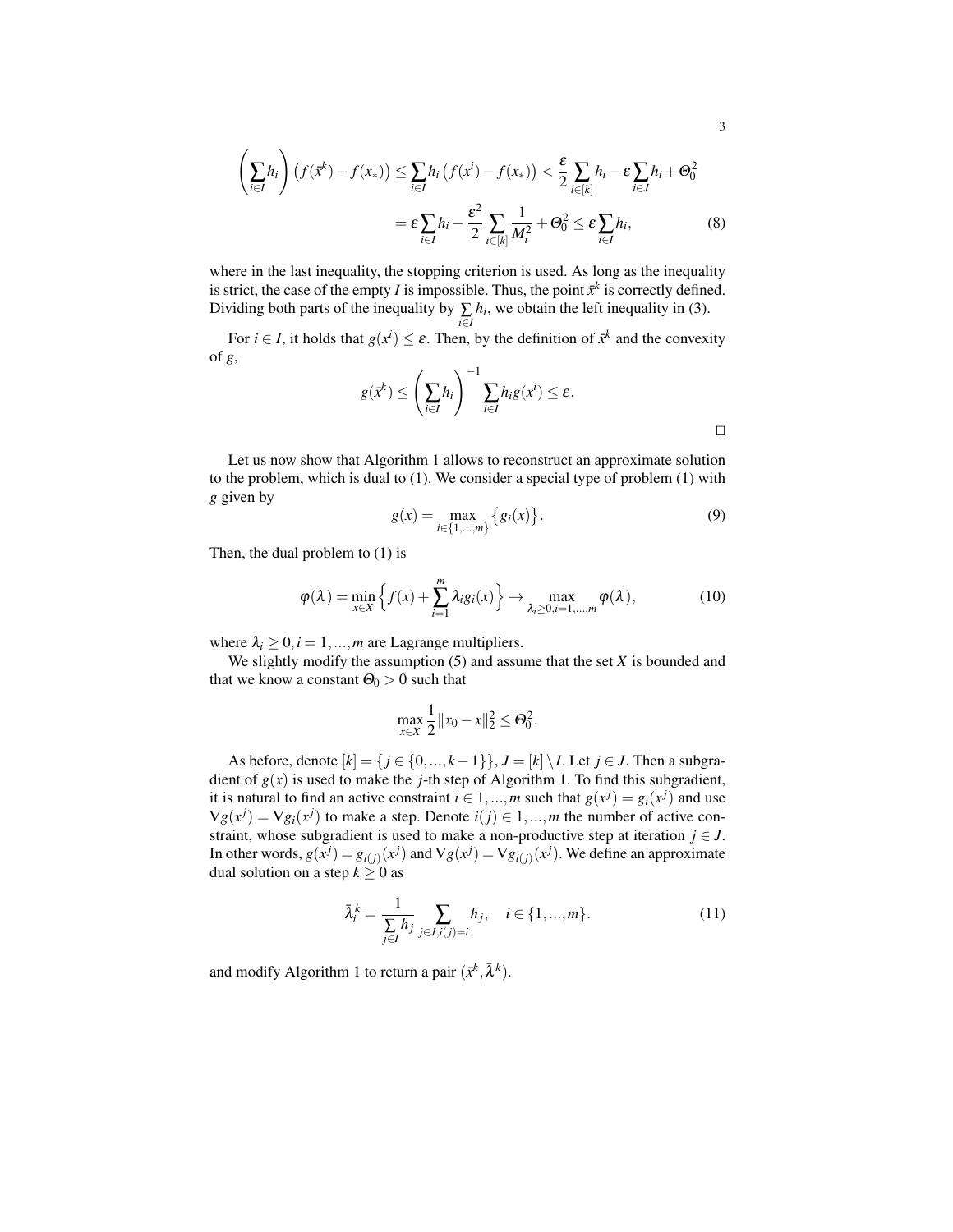Theorem 2. *Assume that the set X is bounded, the inequalities* (2) *and* (4) *hold and* a known constant  $\Theta_0 > 0$  is such that  $d(x_*) \le \Theta_0^2.$  Then, modified Algorithm  $1$  stops *after not more than*

$$
k = \left\lceil \frac{2 \max\{M_f^2, M_g^2\} \Theta_0^2}{\varepsilon^2} \right\rceil
$$

iterations and the pair  $(\tilde{x}^k, \bar{\lambda}^k)$  returned by this algorithm satisfies

$$
f(\bar{x}^k) - \varphi(\bar{\lambda}^k) \le \varepsilon, \quad g(\bar{x}^k) \le \varepsilon. \tag{12}
$$

*Proof.* From the main Lemma for one step of the subgradient descent, we have, for all *j* ∈ *I* and all *u* ∈ *X*,

$$
h_j(f(x^j) - f(u)) \le \frac{h_j^2}{2} \|\nabla f(x^j)\|_2^2 + \frac{1}{2} \|x^j - u\|_2^2 - \frac{1}{2} \|x^{j+1} - u\|_2^2
$$

and, for all  $j \in J$  and all  $u \in X$ ,

$$
h_j(g_{i(j)}(x^j) - g_{i(j)}(u)) \le h_j \langle \nabla g_{i(j)}(x^j), x^j - u \rangle
$$
  
=  $h_j \langle \nabla g(x^j), x^j - u \rangle$   

$$
\le \frac{h_j^2}{2} \|\nabla g(x^j)\|_2^2 + \frac{1}{2} \|x^j - u\|_2^2 - \frac{1}{2} \|x^{j+1} - u\|_2^2.
$$

Summing up these inequalities for *j* from 0 to  $k - 1$ , using the definition of  $h_j$ , *j* ∈ {0, ..., *k* − 1}, we obtain, for all *u* ∈ *X*,

$$
\sum_{j\in I} h_j(f(x^j) - f(u)) + \sum_{j\in J} h_j(g_{i(j)}(x^j) - g_{i(j)}(u))
$$
\n
$$
\leq \sum_{i\in I} \frac{h_j^2 M_j^2}{2} + \sum_{j\in J} \frac{h_j^2 M_j^2}{2} + \sum_{j\in [k]} \left(\frac{1}{2} ||x^j - u||_2^2 - \frac{1}{2} ||x^{j+1} - u||_2^2\right)
$$
\n
$$
\leq \frac{\varepsilon}{2} \sum_{j\in [k]} h_j + \Theta_0^2.
$$

Since, for  $j \in J$ ,  $g_{i(j)}(x^j) = g(x^j) > \varepsilon$ , by convexity of f and the definition of  $\bar{x}^k$ , we have, for all  $u \in X$ ,